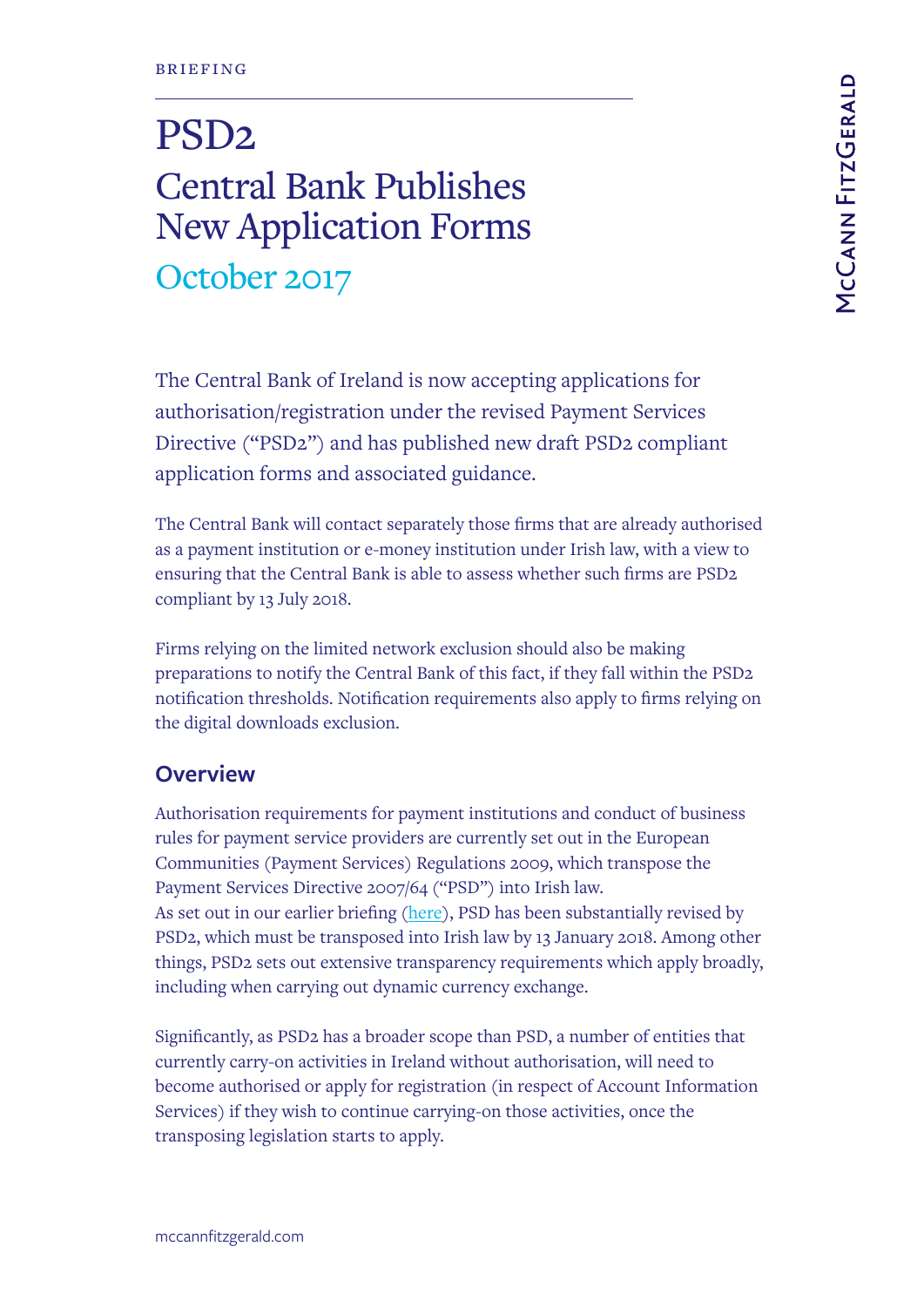In particular, PSD2:

- narrows the scope of several of the exclusions currently provided for in PSD, including in particular those relating to commercial agents, limited networks, digital downloads and independent ATMs; and
- provides for two new payment services, namely Account Information Services and Payment Initiation Services.

PSD2 also amends the authorisation requirements applicable to e-money institutions so as to align these with the authorisation requirements applicable to payment institutions.

In July 2017 the European Banking Authority published its final Guidelines on the information to be provided for the authorisation as payment institutions and e-money institutions and for the registration as account information service providers ("Guidelines").

#### **The Draft Forms**

Although PSD2 has not yet been transposed into Irish law, any application for authorisation as a payment institution or e-money institution from this point on can be expected to fall for decision under the relevant transposing legislation, in view of the time-frames applicable to such authorisations.

Consequently, the Central Bank has published the draft application forms for each of the following:

- Authorisation as a Payment Institution [\(here\)](https://www.centralbank.ie/docs/default-source/Regulation/industry-market-sectors/payment-institutions/forms/draft-application-for-authorisation-as-a-payment-institution.docx?sfvrsn=5);
- Registration as an Account Information Service Provider ([here\)](https://www.centralbank.ie/docs/default-source/Regulation/industry-market-sectors/Electronic-Money-Institutions/Forms/draft-application-for-registration-as-an-account-information-service-provider.docx?sfvrsn=6%20);
- Authorisation as an Electronic Money Institution ([here](https://www.centralbank.ie/docs/default-source/Regulation/industry-market-sectors/Electronic-Money-Institutions/Forms/draft-application-for-authorisation-as-an-electronic-money-institution.docx?sfvrsn=9)); and
- Registration as a Small Electronic Money Institution [\(here](https://www.centralbank.ie/docs/default-source/Regulation/industry-market-sectors/Electronic-Money-Institutions/Forms/draft-application-for-authorisation-as-a-small-electronic-money-institution.docx?sfvrsn=4)).

The Central Bank has also issued a new Guidance Note document which aims to provide further support to applicants completing the new application forms.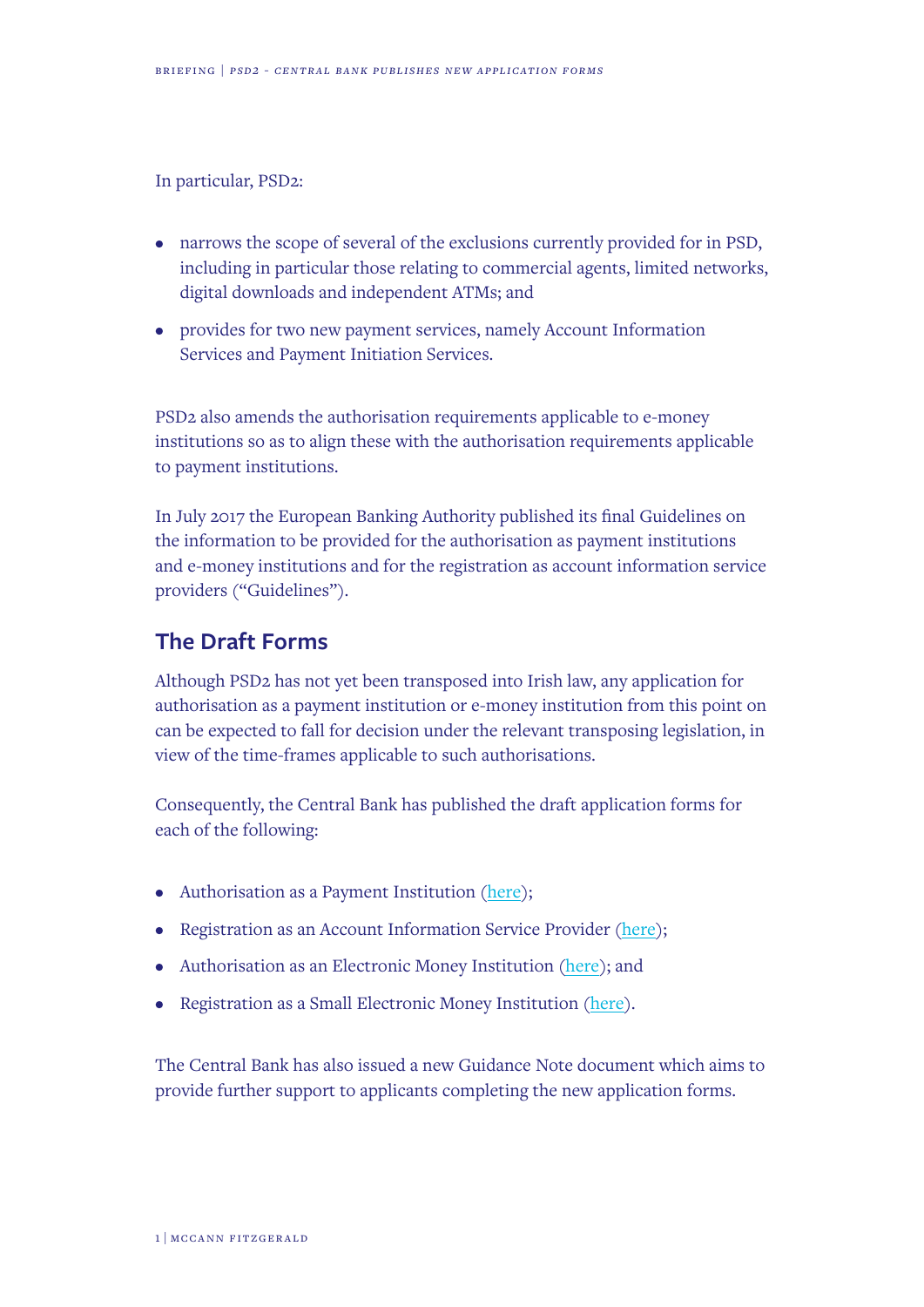According to the Central Bank, the draft application forms meet the Guidelines, and, while technically draft, should be used by firms for applications from now on. The forms remain open for comment from stakeholders ahead of them being finalised upon the coming into force of the regulations transposing PSD2 into Irish law.

# **Existing Payment Institutions**

Payment institutions and e-money issuers that are currently authorised as such do not need to apply for a new authorisation under PSD2, however they must submit all relevant information required under PSD2 to the Central Bank in order to allow it assess their compliance with the PSD2 requirements.

Payment institutions and e-money issuers are grandfathered to continue operating under their existing authorisation until 13 July 2018, by which date the Central Bank must have assessed whether they comply with the relevant PSD2 requirements, and if not, which measures need to be taken in order to ensure compliance or whether a withdrawal of authorisation is appropriate.

According to the Central Bank, it will contact these firms separately in respect of the applicable transitional arrangements.

# **PSD2 Excluded Entities**

A number of existing entities that are excluded from the scope of PSD will continue to benefit from an exclusion under PSD2 and consequently will not need to apply for authorisation as a payment institution under the PSD2 framework.

Nevertheless, entities relying on the limited network exemption will have to notify the Central Bank of this fact if they are providing services based on specific payment instruments that:

- allow the holder to acquire goods or services only in the issuer's premises or within a limited network of service providers under direct commercial agreement with a professional issuer; and/or
- can be used only to acquire a very limited range of goods or services;

where the total value of payment transactions executed over the preceding 12 months exceeds EUR 1 million.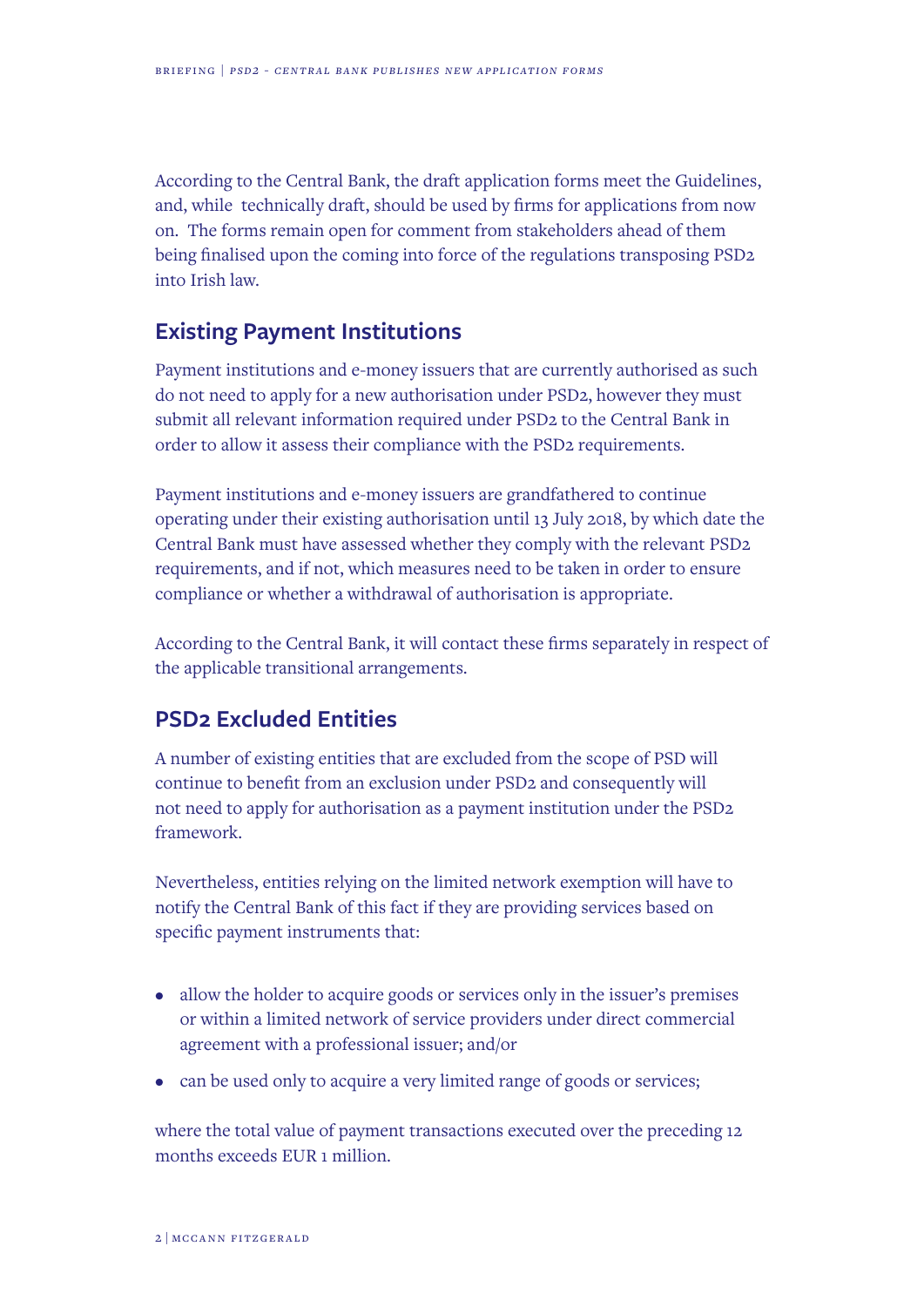The relevant notification must contain a description of the services offered, specifying under which of the above exclusions the activity is considered to be carried out.

Entities relying on the digital downloads exemption must also send a notification to the Central Bank and provide it with an annual audit opinion, testifying that the activity complies with the limits specified in that exemption.

#### **Comment**

With the imminent approach of 13 January 2018, any entity that will require authorisation or registration under PSD2 in order to continue carrying on its existing activities, or to carry on new activities from January 2018 should be making immediate arrangements to apply for authorisation from the Central Bank, if it has not already done so.

We expect that any entity currently relying on an exclusion under PSD will already have carried out an analysis as to whether or not it will be able to continue to rely on the relevant exclusion after January 2018, for example, certain e-commerce platforms with respect to their handling of payments. However, any entity that intends to rely on the limited network exclusion or the digital download exclusion should also ensure that it has carried out an analysis as to whether or not it will be required to make the relevant notifications set out above and be in a position to make these notifications, if necessary. This will include some operators of gift and/or store cards.

Finally, any existing payment institution authorised under PSD should ensure that it carries out a detailed gap analysis of the applicable requirements under PSD and PSD2, and puts in place any measures necessary to address any identified gaps. Relevant payment institutions should also make sure to document any measures taken to prepare for PSD2 so as to be in a position to supply the relevant information to the Central Bank on request.

If you would like assistance with any of the above, please contact us. McCann FitzGerald provides tailored regulatory compliance solutions to clients in the financial services sectors including the development of appropriate compliance procedures in response to regulatory change. For further information, see our brochure [\(here\)](https://www.mccannfitzgerald.com/uploads/MCFG_Expertise_Financial_Services_Compliance_Support.pdf).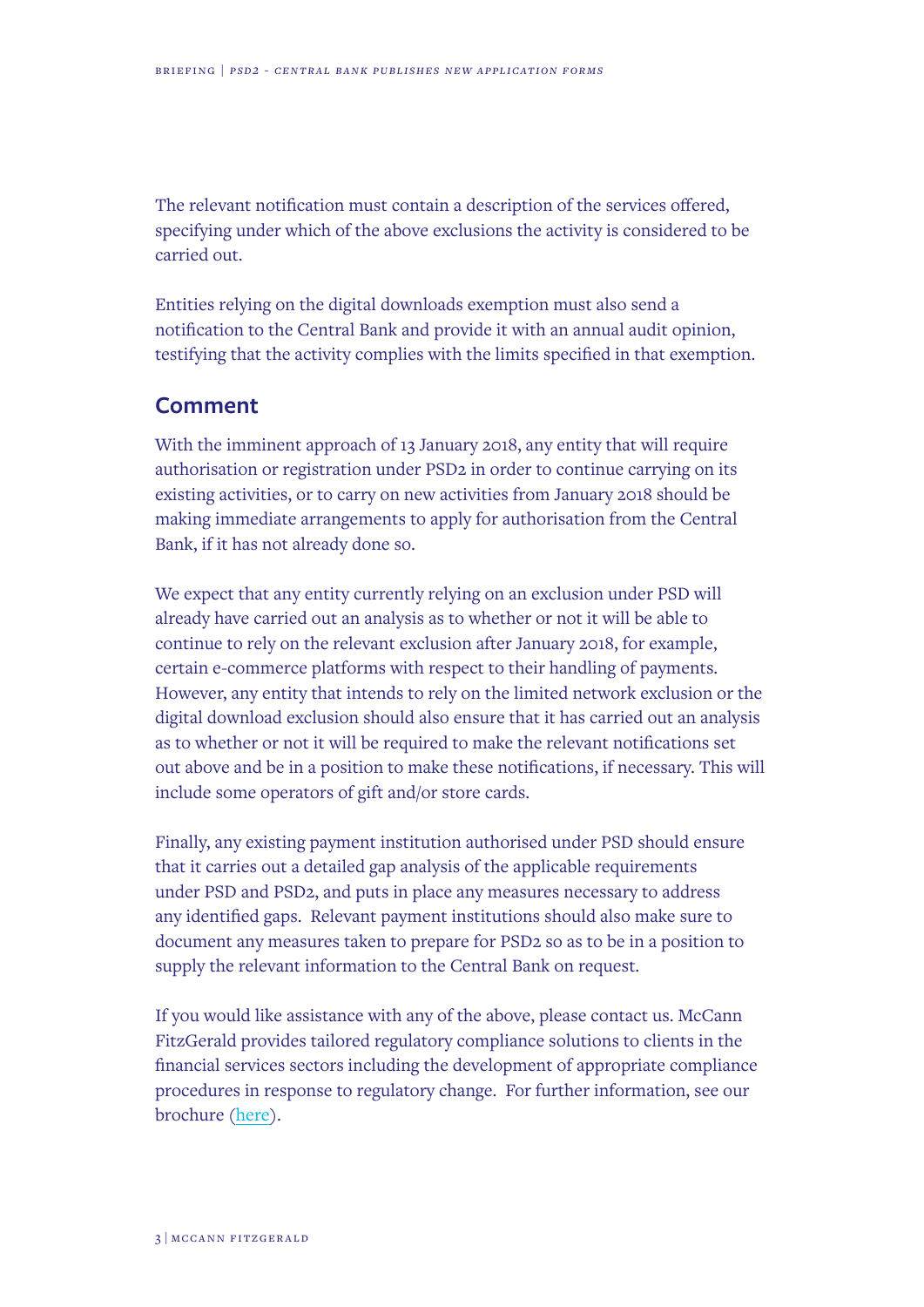This briefing is for general guidance only and should not be regarded as a substitute for professional advice. Such advice should always be taken before acting on any of the matters discussed.

# **Key Contacts**



**Josh Hogan** *Partner* +353 1 607 1720 josh.hogan@ mccannfitzgerald.com



**Darragh Murphy** *Partner* +353 1 607 1433 darragh.murphy@ mccannfitzgerald.com



**Lorna Daly** *Senior Associate* +353 1 611 9167 lorna.daly@ mccannfitzgerald.com